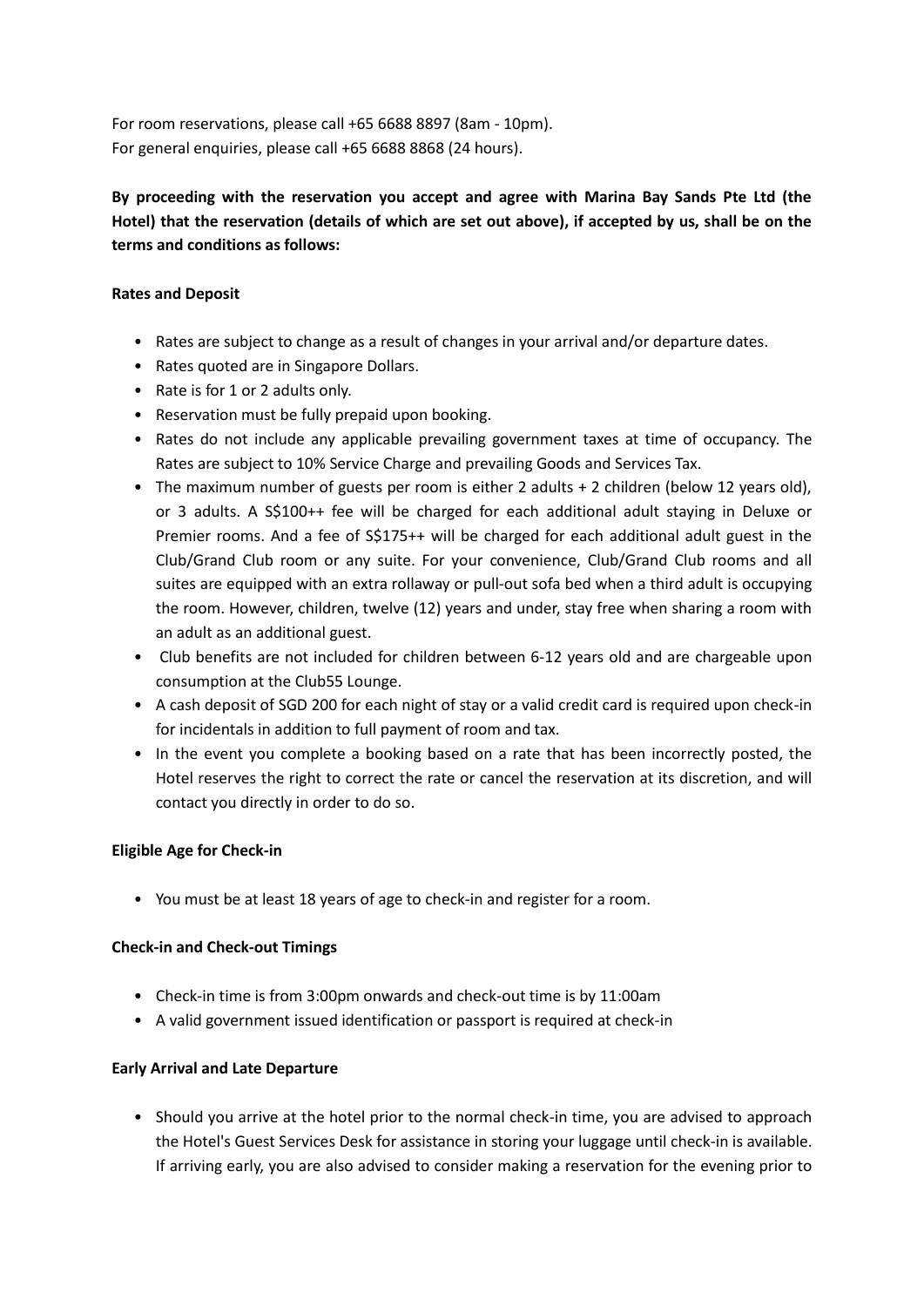your arrival.

- Late check-outs are available on request subject to room availability and occupancy level.
- Please check with the Hotel's Front Desk at least 24 hours prior to your departure on availability of late check-out. A half-day room charge may be incurred for late check-out between 12pm to 6pm and a full day room charge may be incurred for late check-out after 6pm.

### **Credit Card Information**

- A valid credit card is required to secure your reservation.
- Upon reservation, credit card will be charged for the amount indicated on the booking confirmation page and email.
- The Hotel accepts Visa, MasterCard, American Express, and JCB credit cards. Debit Cards are not accepted. China Union Pay is also accepted.
- With effect from 15 January 2015, Diners Club credit cards will no longer be accepted for Hotel and other ancillary services as a mode of payment.
- Exchange rates are applicable at time of reservation, but are subject to currency fluctuations and billing will be at the prevailing exchange rate upon completion of your stay.

### **Cancellation Policy**

- Reservation is non-cancellable, non-amendable and non-refundable.
- No name change is allowed.
- In the event of no-show, a fee of one night's room charge (inclusive of any applicable prevailing government tax) will be charged to your credit card provided at the time of reservation.

# **Group Reservations**

• For reservations for groups of 10 rooms and above, please email the Hotel at groups@marinabaysands.com.

# **Sands Rewards LifeStyle Membership**

- Sign-up for FREE Sands Rewards LifeStyle membership<sup>1</sup> to enjoy up to 50% savings and more!
	- **Complimentary<sup>2</sup>** 1 ArtScience Museum ticket upon purchase of 1 standard ticket.
	- Up to **15% savings** on Banyan Tree Spa's body massages.
	- **Earn and redeem rewards** at over 175 dining and shopping outlets, hotel stays and more!

# **Child Breakfast Charge**

• All rooms and suite rates do not include child breakfast charge. Child breakfast charge is applicable for any child between 6-12 years old. Breakfast for children 5 years and under is free. Child breakfast is chargeable to guest account at walk-in price upon consumption.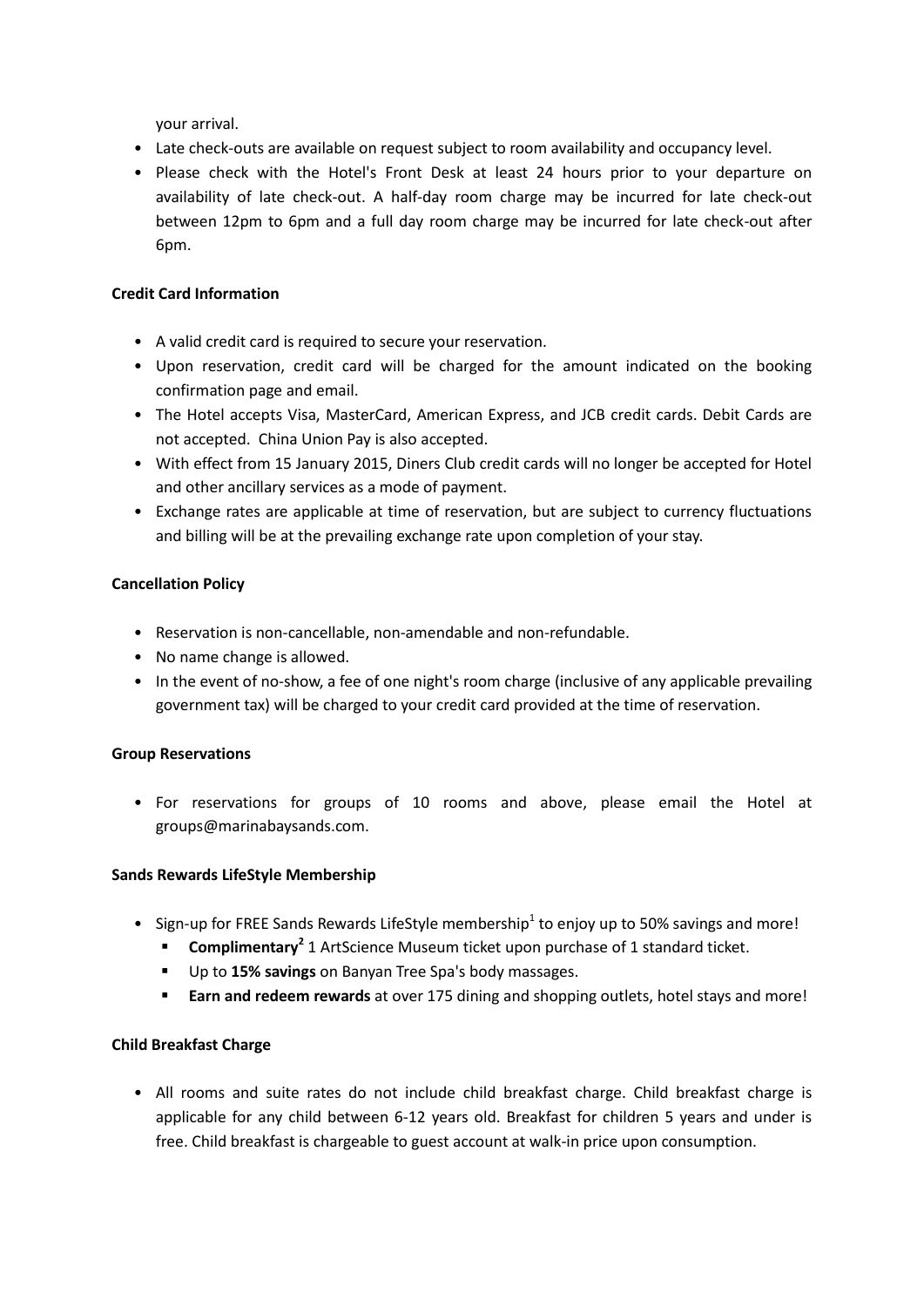### **Further information**

- No gatherings and parties of any nature are allowed. The hotel reserves the right to evict any additional occupants in the room.
- This reservation is not transferable. No name change is allowed.

## **General Provisions**

- By proceeding with the reservation, you further agree and acknowledge that if the reservation is accepted by the Hotel, your stay subsequently shall be subject to the Hotel's standard terms and conditions of stay.
- The Hotel may, at its absolute discretion, cancel the reservation if the Hotel is of the opinion that the reservation information provided is falsified or incomplete.
- The Hotel shall be entitled to vary, amend and/or otherwise change these terms and conditions at any time without prior notice.
- You shall indemnify and hold the Hotel harmless in respect of any liability, loss, damage, cost and expense of any nature arising out of, and/or in connection with the acceptance of the reservation by the Hotel.
- The Hotel shall not be liable for any losses, damages, costs or expenses incurred by you as a result of any cancellation of the reservation by the Hotel.
- The reservation and the terms and conditions set out hereto shall be governed in accordance with the law of the Republic of Singapore.
- The Contracts (Rights of Third Parties) Act ((Cap. 53B) shall apply.

# **Additional Terms & Conditions for Sandsational Summer Package**

- The Sandsational Summer Package is not valid with any other hotel room packages.
- Rates and room availability are subject to change.
- Offer is restricted to 9 or fewer rooms and is not valid for group bookings.
- The Marina Bay Sands management reserves all rights to amend the promotion without notice.
- This offer is non-commissionable to Travel Agents.
- Marina Bay Sands may change these terms or terminate this program without notice.
- In the event of any dispute, the decision of Marina Bay Sands Pte Ltd is final and binding.
- Rate inclusive of S\$20nett SweetSpot Credit per day which can only be redeem at Hotel Tower 3 SweetSpot on the following day after check in. Any exceeding amount/surplus will be charge to guest own account accordingly.
- The credit is limited to food and beverage only (excluding alcohol and tips) and must be utilized prior to check out.
- Credit amount cannot be carry forward or accumulate to the following day or after check out.
- 20% off tickets to Shrek the Musical is applicable for all shows (A and B Reserve only) from 8 19 June, except Friday and Saturday evening shows.